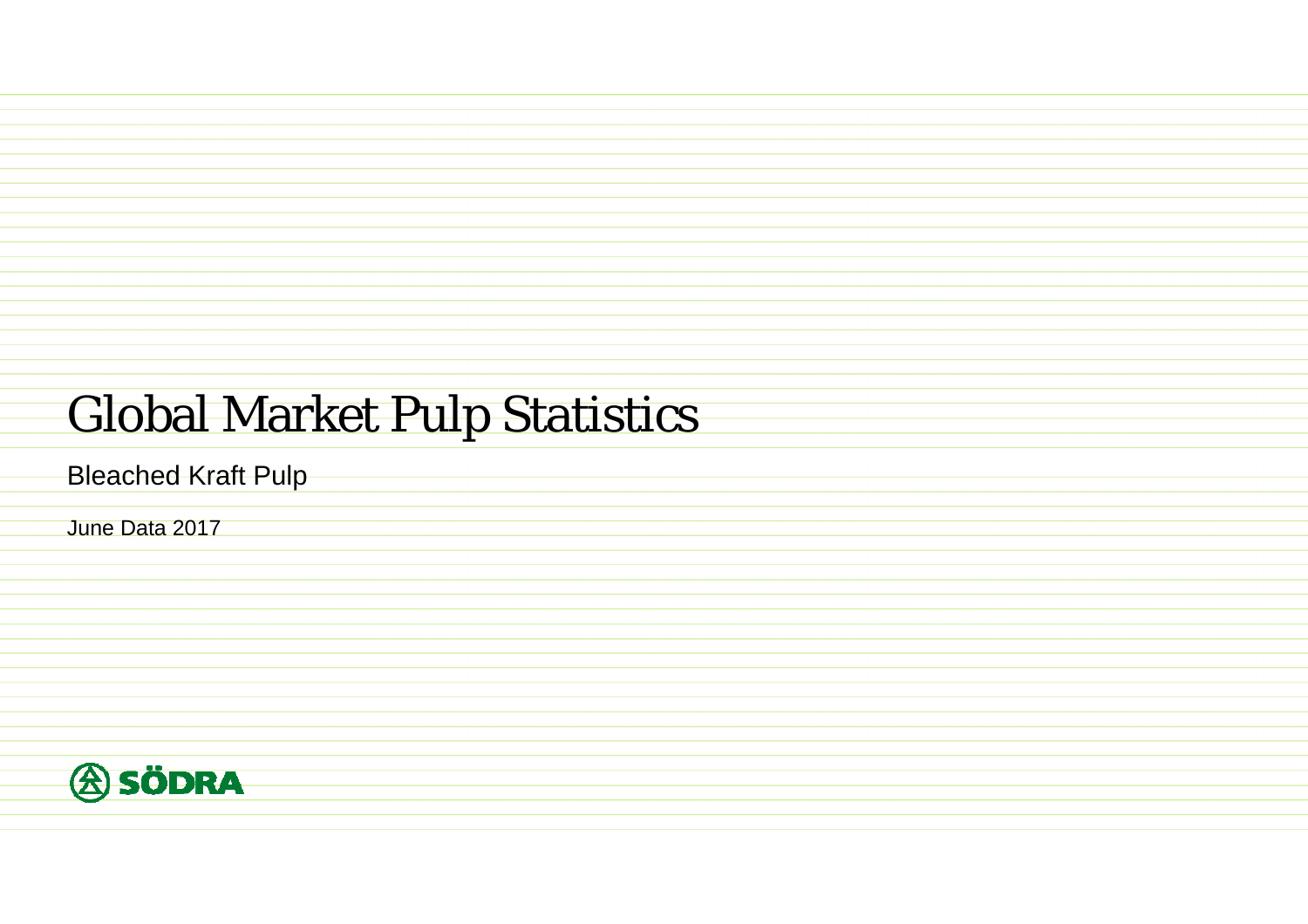## Global Statistics for Bleached Kraft Market Pulp

*The statistics in this file is based on EPIS (European Pulp Industry Sector) data, distributed monthly. The data covers*  bleached paper grade sulphate market pulp, including fluff kraft pulp. The EPIS statistics is divided into softwood and *hardwood pulp. To separately analyse the global softwood and hardwood segments, will hopefully give a more correct picture of the market.*

#### **Bleached Softwood Kraft Market Pulp**

The statistics includes 92% of the global supply.

Included are: Canada, USA, Sweden, Finland, Norway, Austria, Germany, Argentina,

Chile, Japan and New Zealand. From 2017 is France included.

#### **Bleached Hardwood Kraft Market Pulp**

The statistics includes 73% of the global supply.

Included are: Canada, USA, Sweden, Finland, Norway, France, Spain, Brazil, Chile,

South Africa, Japan, Korea and New Zealand. From 2017 is Portugal included

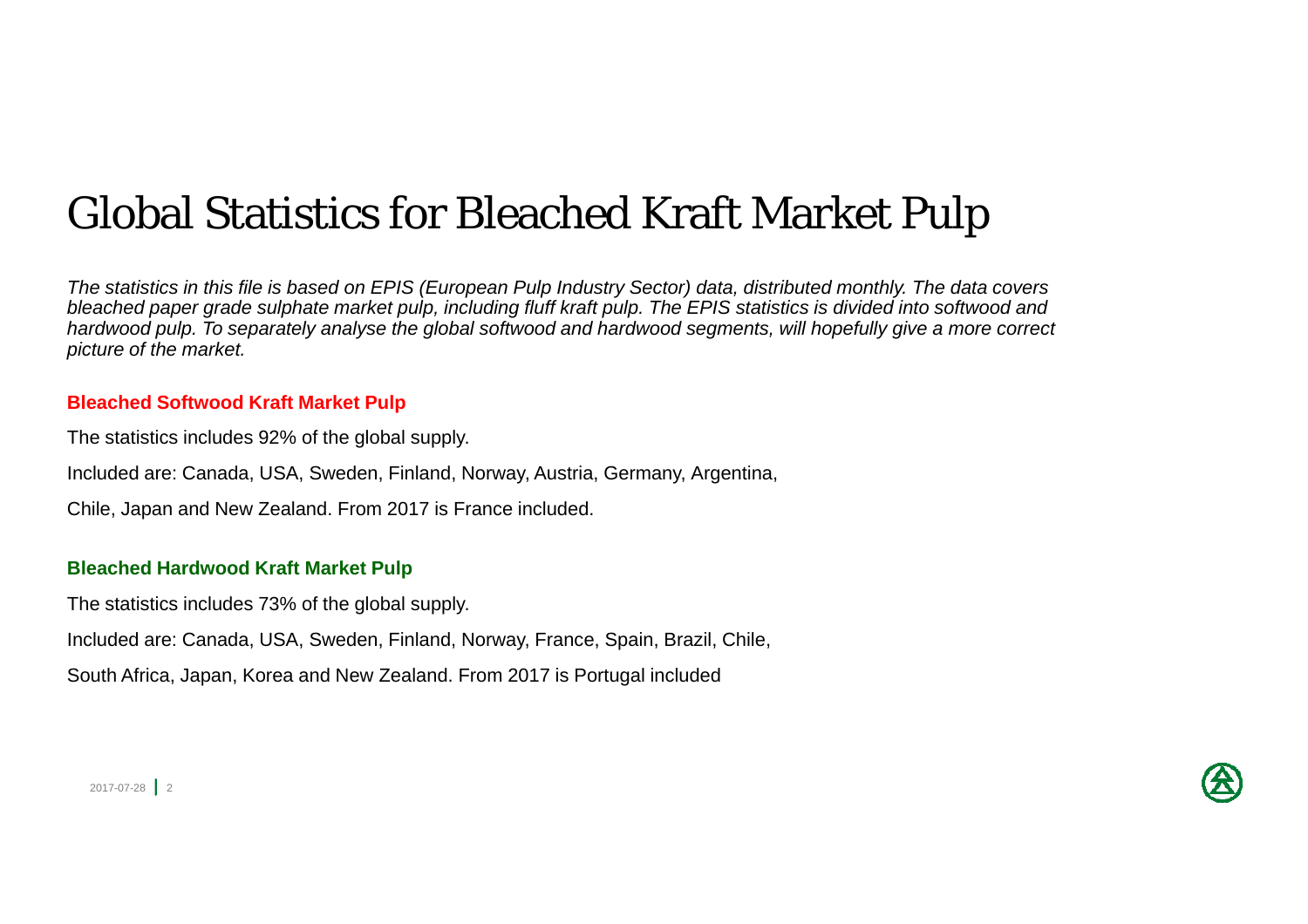### Global Statistics for Bleached Kraft Market Pulp Summary table June 2017

#### **Bleached Softwood Kraft Market Pulp**

Delivered volume May 2017: 1 986 000 t, +3.0% from June 2016 " " Jan-Jun 2017: 11 831 000 t, +2.4% from Jan-Jun 2016 Shipment-to-capacity ratio June 2017: 92%, Jan-Jun 2017: 91%

#### **Bleached Hardwood Kraft Market Pulp**

Delivered volume June 2017: 2 449 000 t, +7.5% from June 2016 Jan-Jun 2017: 12 941 000 t (r), +6.5% from Jan-May 2016 Shipment-to-capacity ratio June 2017: 109%, Jan-Jun 2017: 96%

#### **Producers' stocks of market pulp**

In June, the global producers' stocks of bleached kraft market pulp remained almost unchanged and ended the month at 33 days of supply. Stocks of softwood kraft pulp Increased 1 day to 30 days and hardwood kraft decreased by 2 days to 35 days.



 $2017 - 07 - 28$  3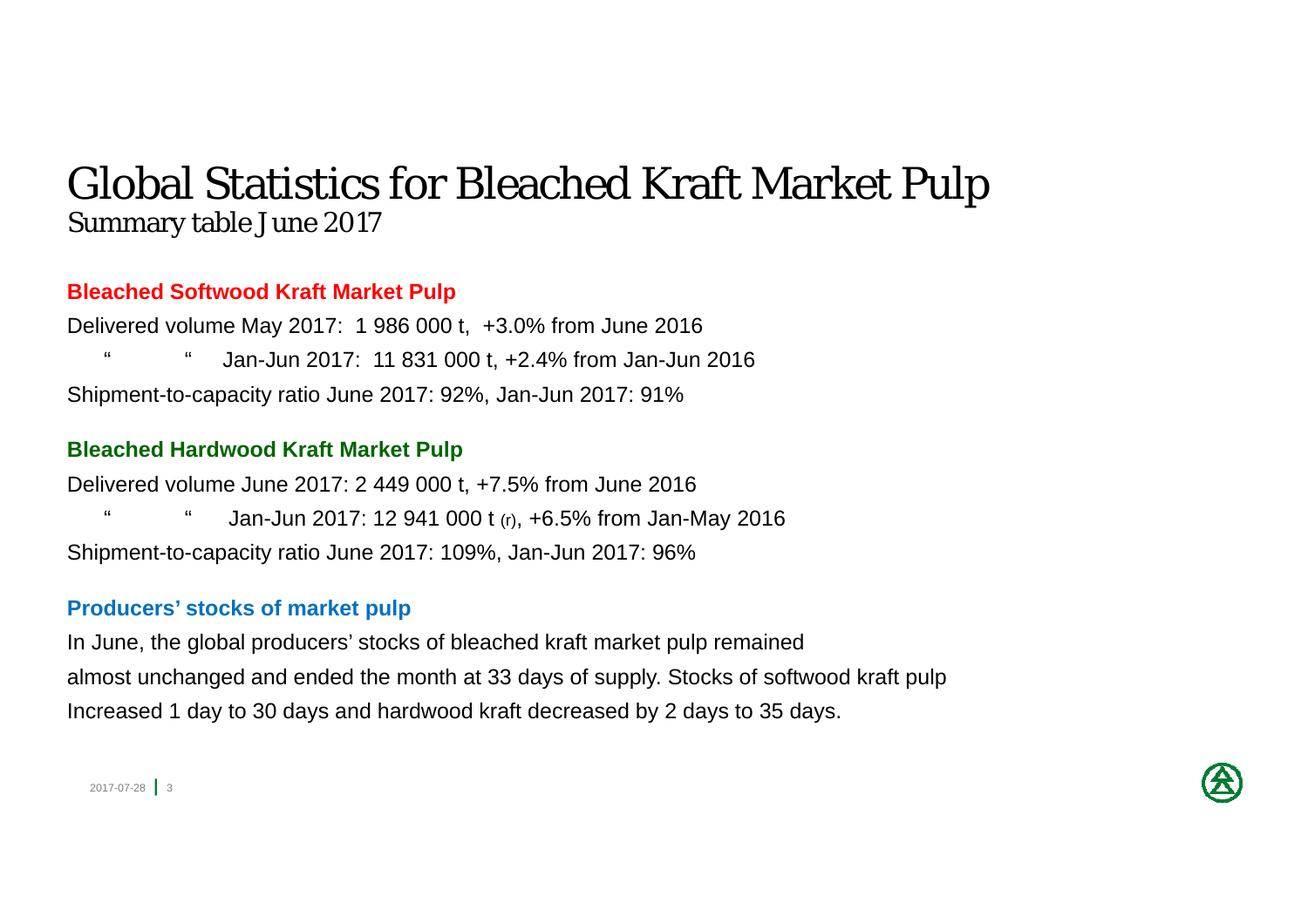#### Global Shipments Divided by Main Market Bleached Kraft Market Pulp, January - June 2017

#### *Shipments in 1 000 tonnes*

| <b>Market Region</b>    | <b>BI SW Kraft</b> | Change <sup>*</sup> | <b>BI HW Kraft</b> | Change*  |
|-------------------------|--------------------|---------------------|--------------------|----------|
| <b>Total EU nations</b> | 3 3 4 1            | $-1.4%$             | 4 4 4 6            | $-1.1%$  |
| <b>Other Europe</b>     | 322                | $-3.0%$             | 348                | $-12.5%$ |
| <b>North America</b>    | 2 2 9 4            | $+7.1%$             | 1 4 8 8            | $-1.0%$  |
| <b>Latin America</b>    | 547                | $-9.0%$             | 1 0 4 9            | $+4.1%$  |
| Japan                   | 500                | $+4.3%$             | 423                | $-8.4%$  |
| <b>Other Asia</b>       | 4547               | $+4.3%$             | 4 8 6 0            | $+17.2%$ |
| Africa                  | 180                | $+10.4%$            | 137                | $-10.7%$ |
| Oceania                 | 96                 | $+14.5%$            | 51                 | $+4.9%$  |
| Total                   | 11 831             | $+2.4%$             | 12 941             | $+6.5%$  |

\*) Change from the same period last year **Data include BSKP** from France and BHKP from Portugal

Source: EPIS

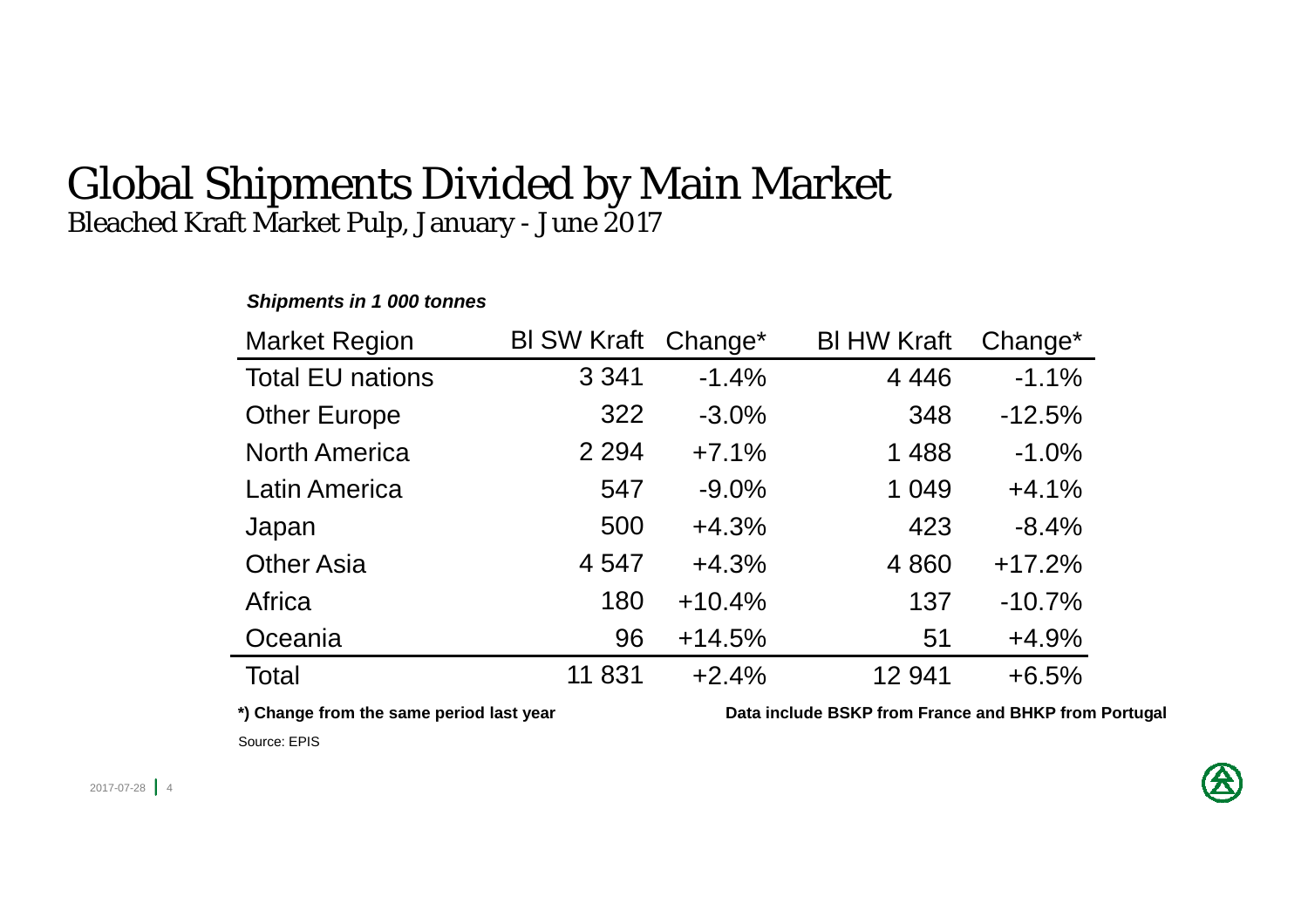#### Shipment-to-Capacity Ratio Bleached Softwood Kraft Pulp



Source: EPIS

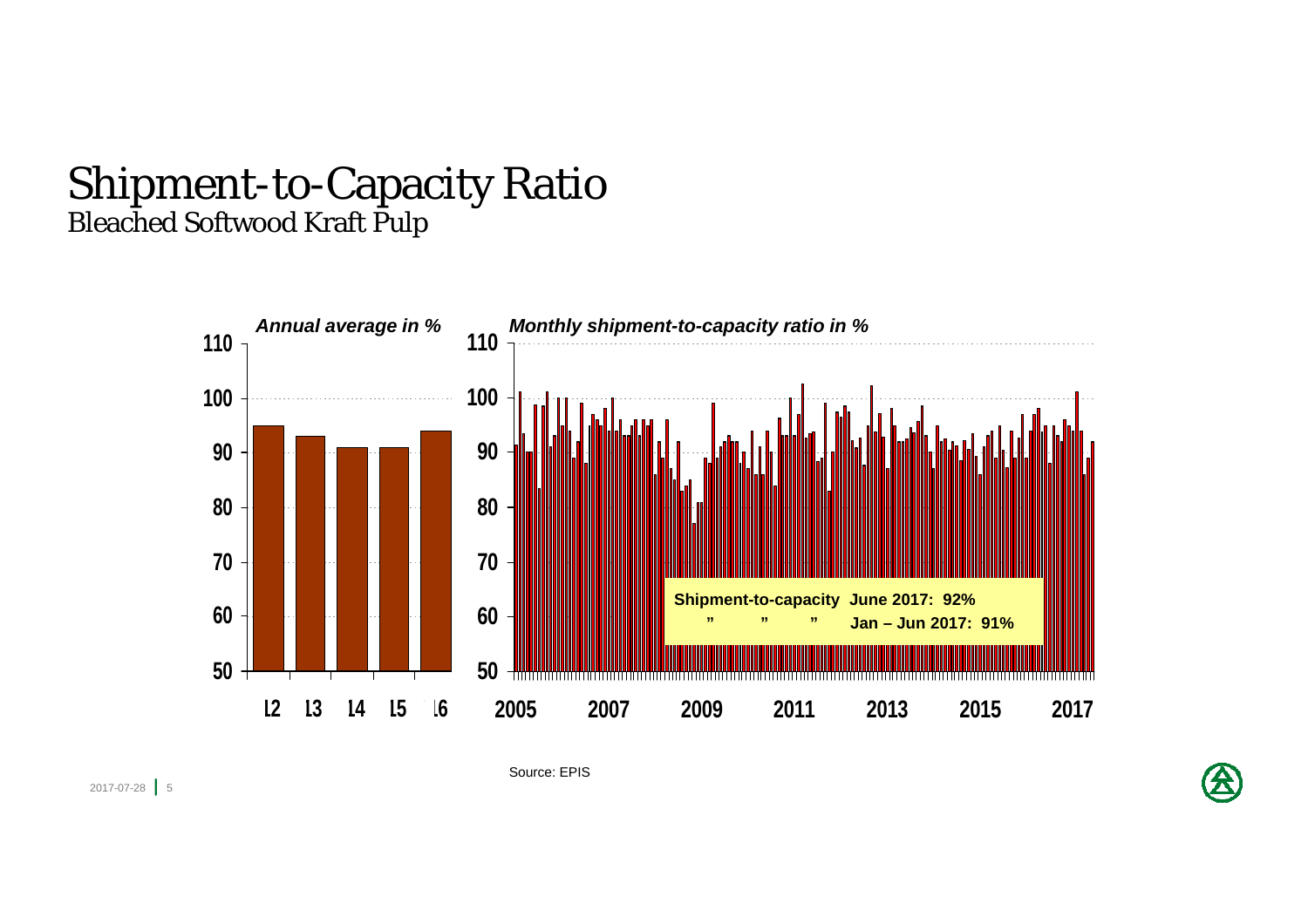#### Shipment-to-Capacity Ratio Bleached Hardwood Kraft Pulp



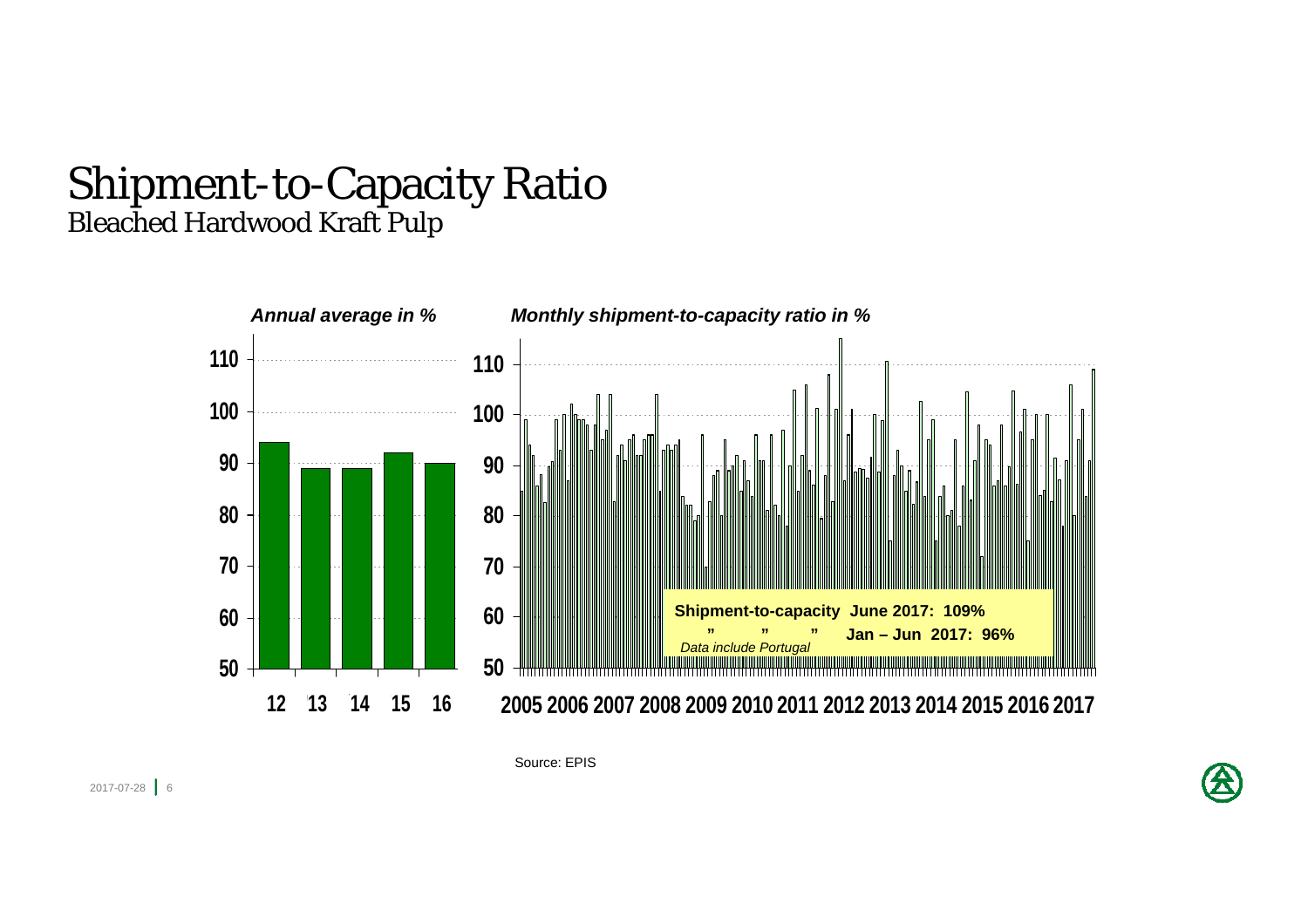## Producers' Inventories in Days of Supply Bleached chemical paper grade market Pulp

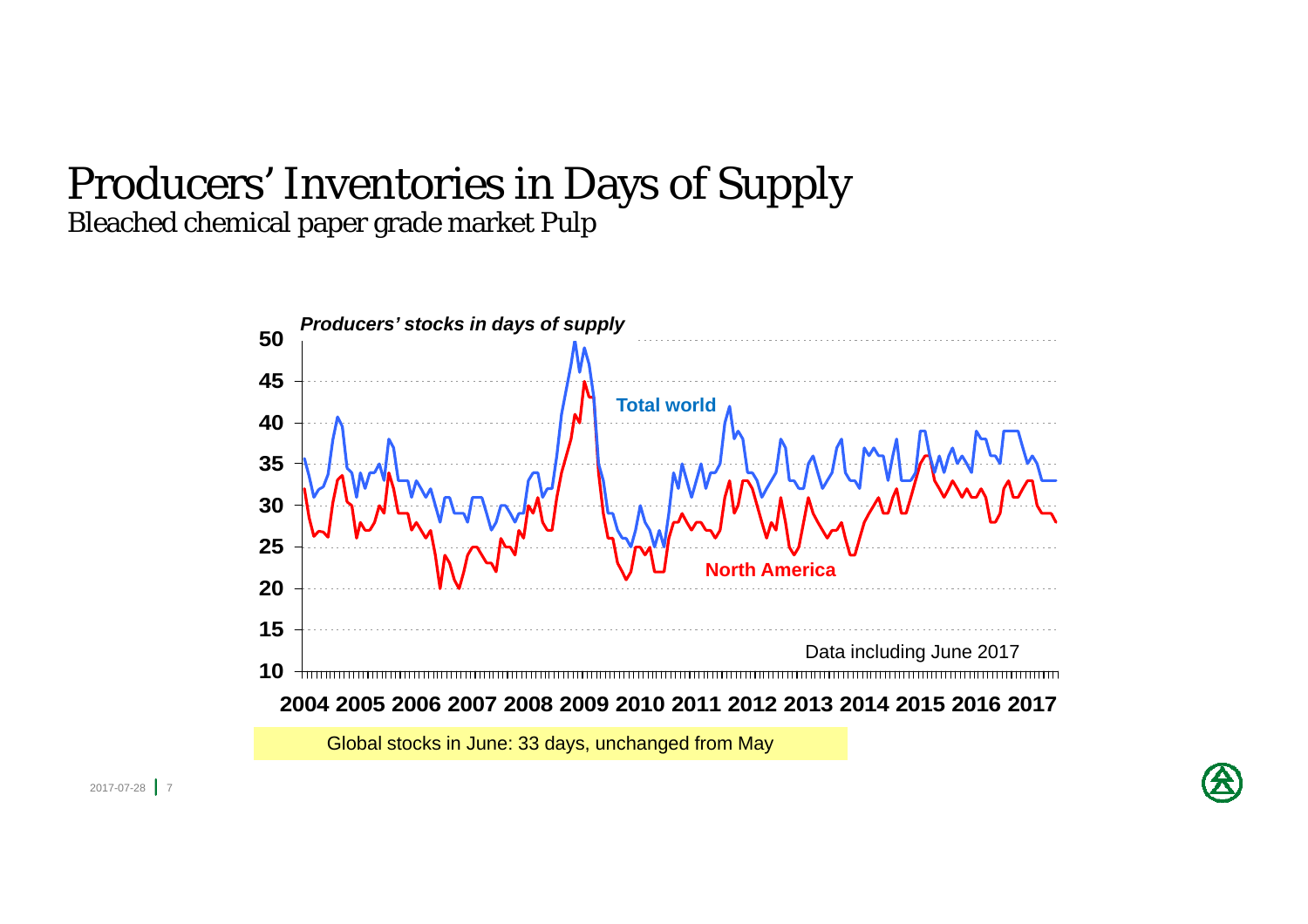# Shipment-to-Capacity Ratio

Bleached Softwood and Hardwood Kraft Pulp

12 months average



2017-07-28 | 8

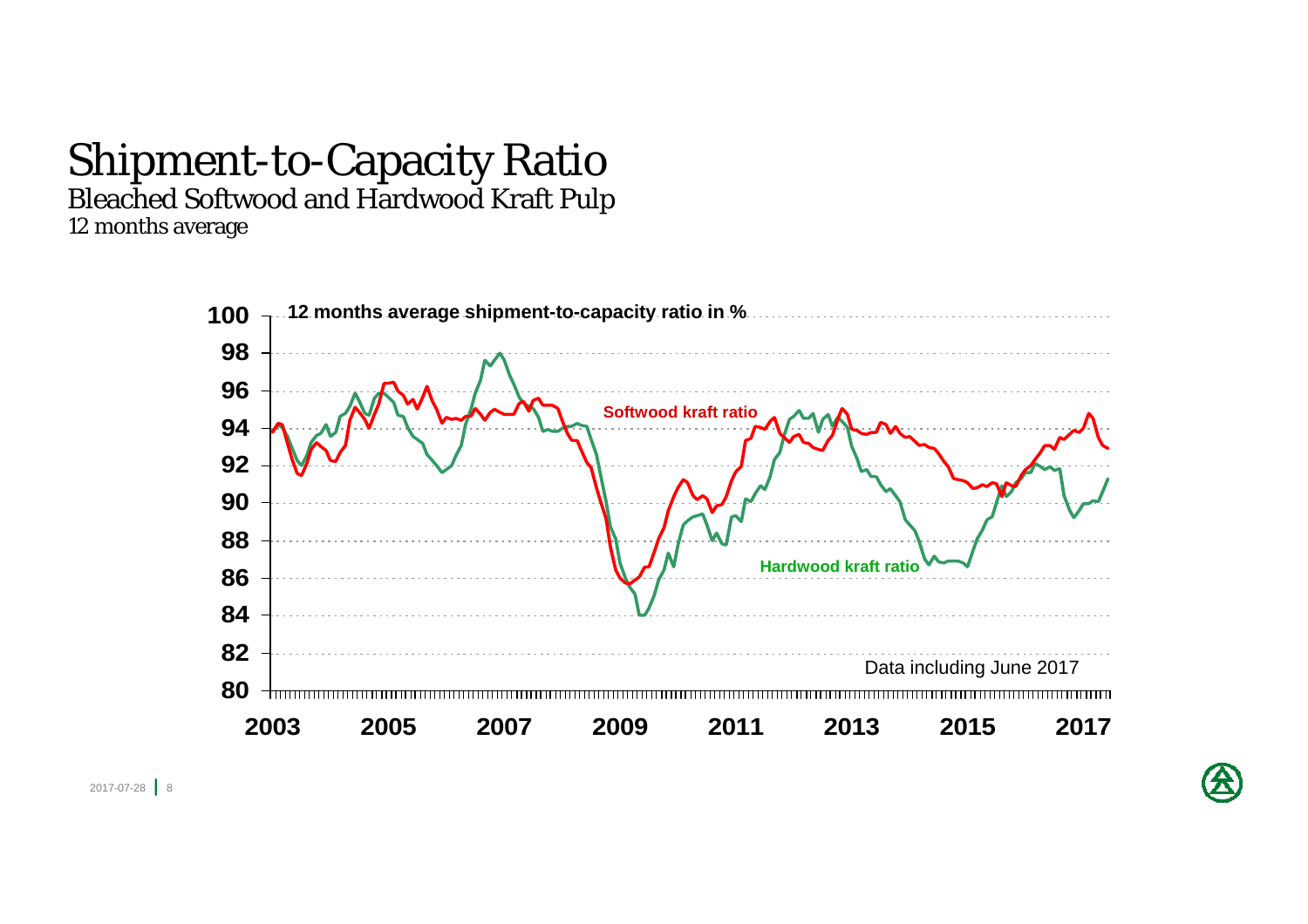# Producers' Inventories in Days of Supply

Bleached softwood and hardwood kraft market pulp



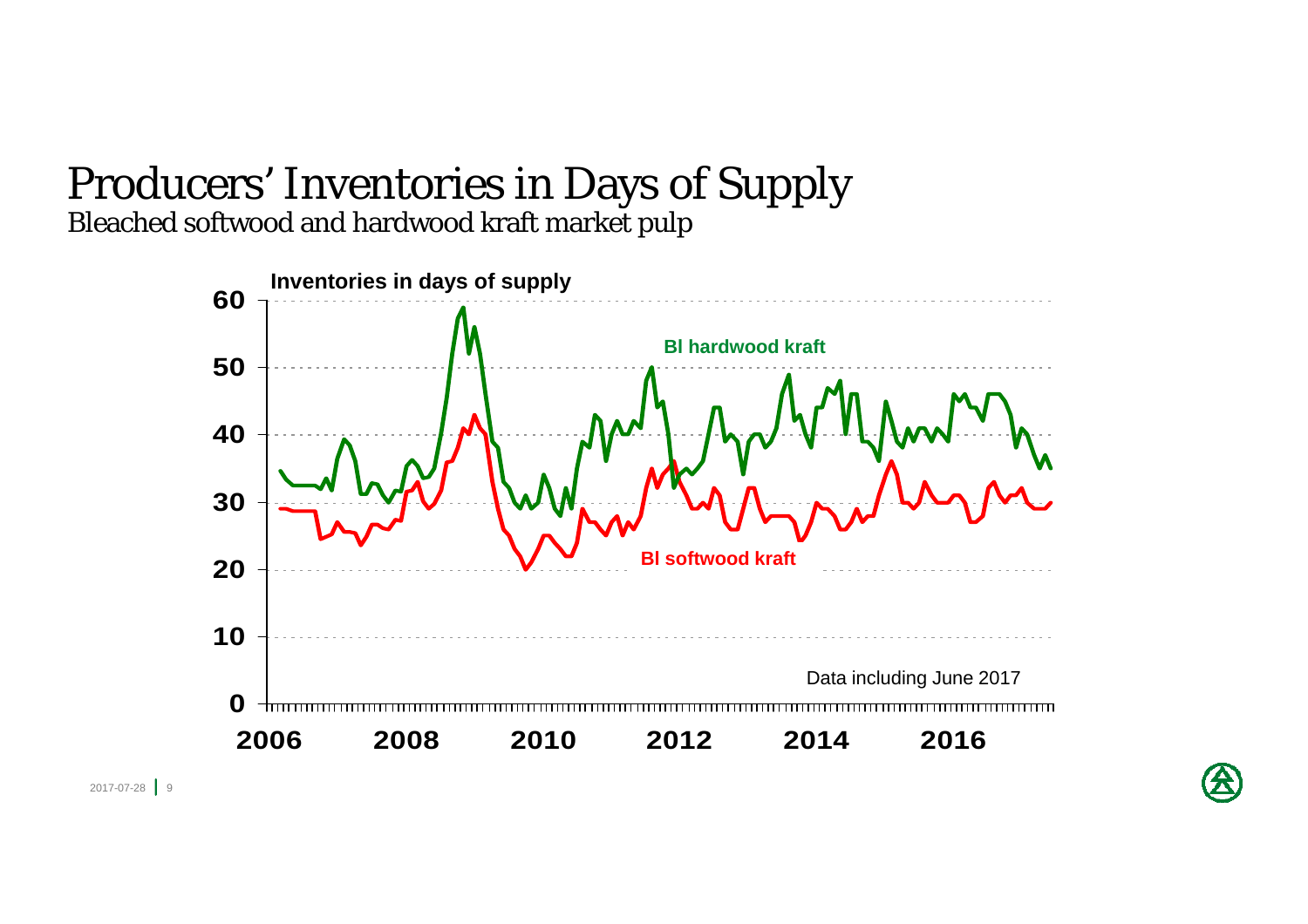# Producers' Inventories in Days of Supply

Bleached softwood and hardwood kraft market pulp



2017-07-28 **1** 10

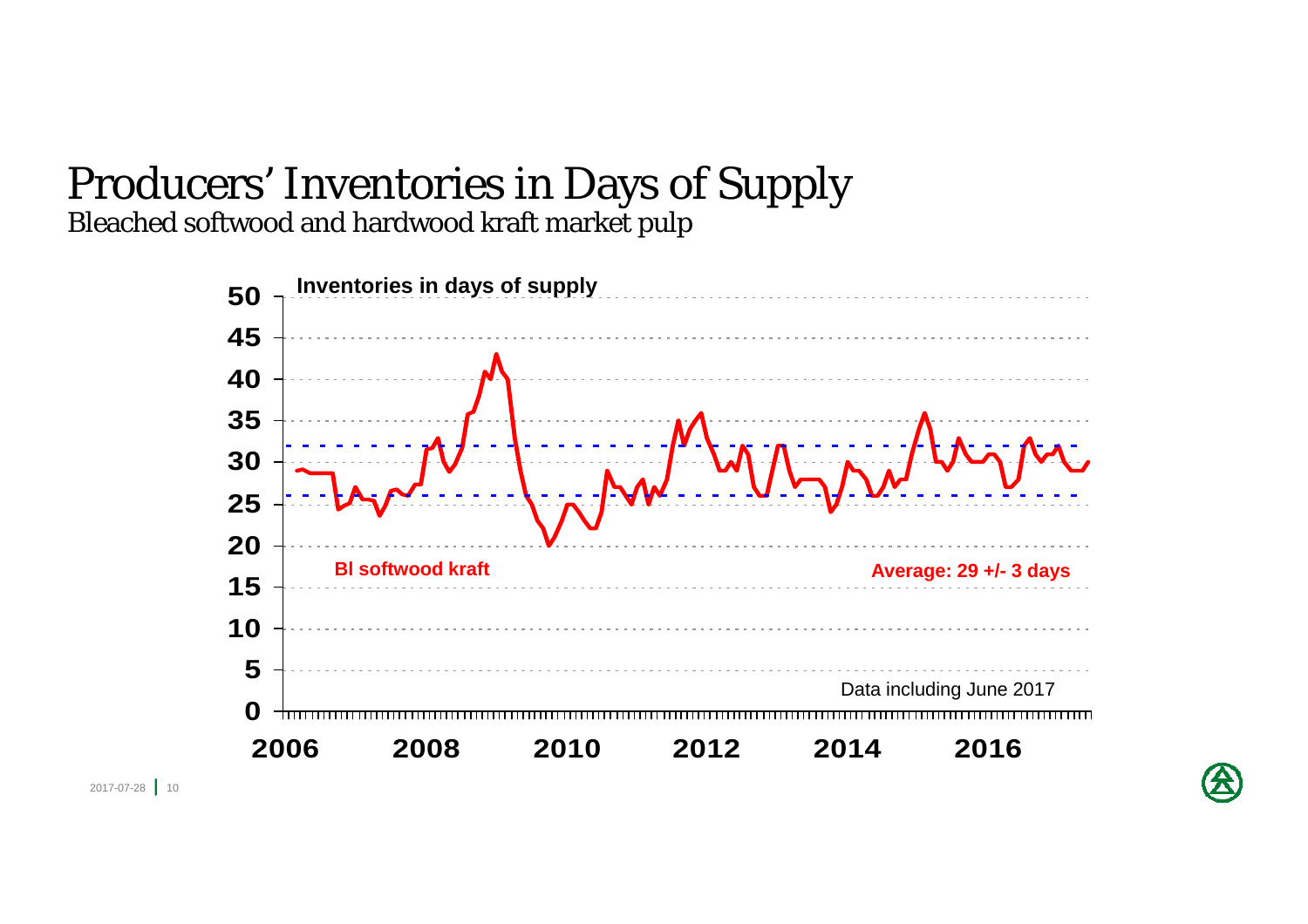#### Producers' Inventories in Days of Supply Bleached softwood and hardwood kraft market pulp



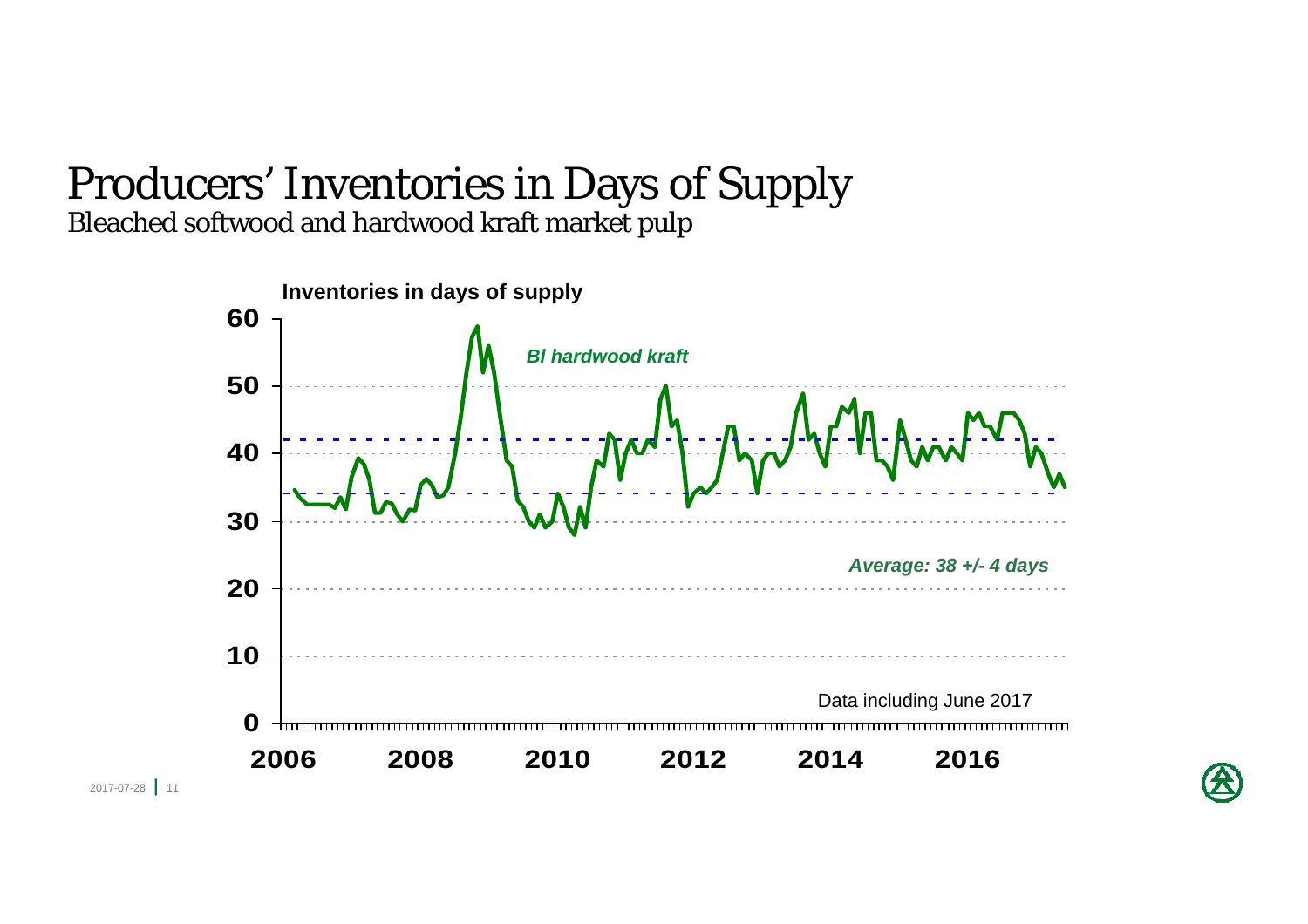### Shipment-to-stock ratio Bleached Softwood and Hardwood Kraft Pulp



2017-07-28 | 12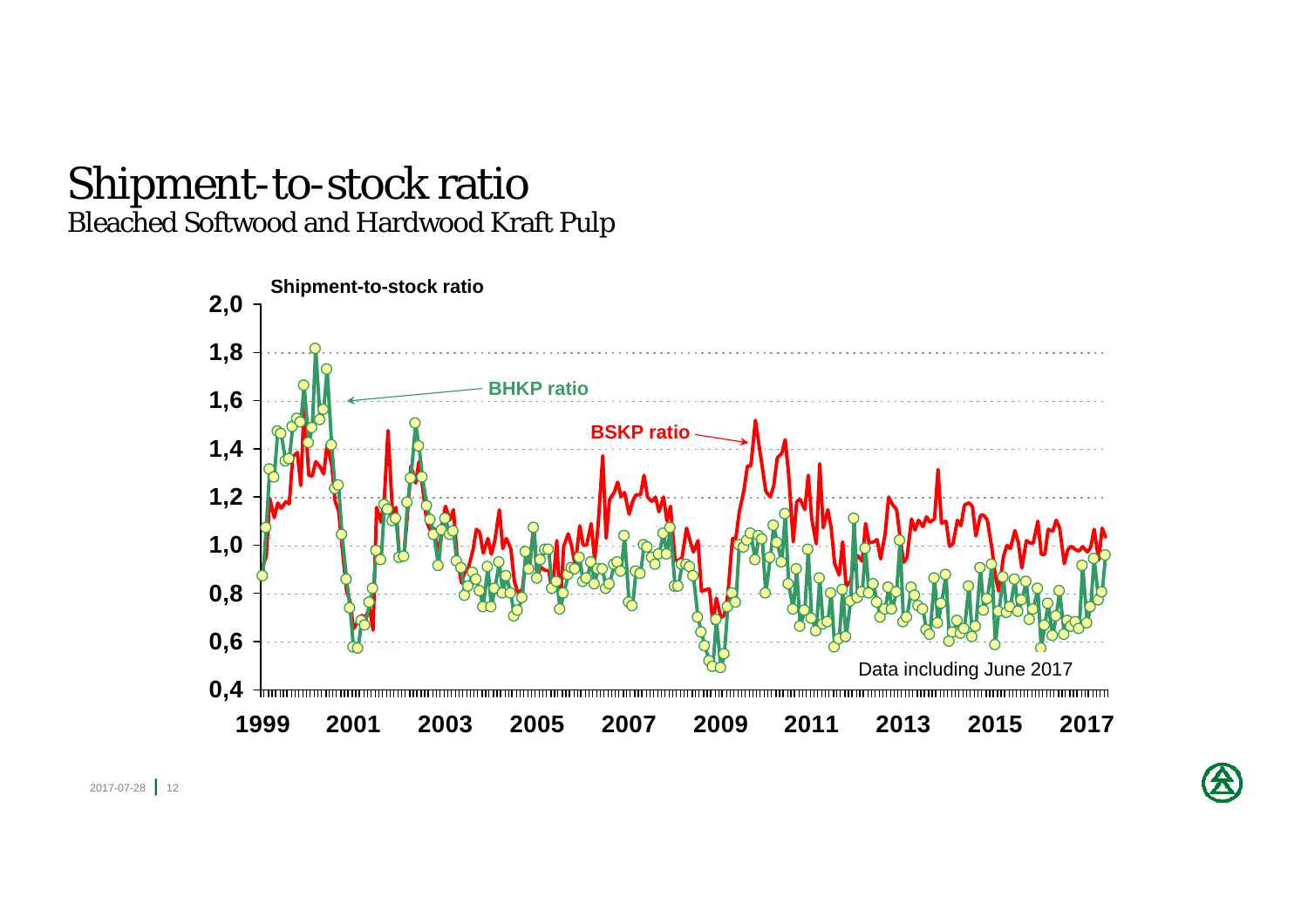## Producers' Inventories of Market Pulp Bleached Softwood Kraft Pulp

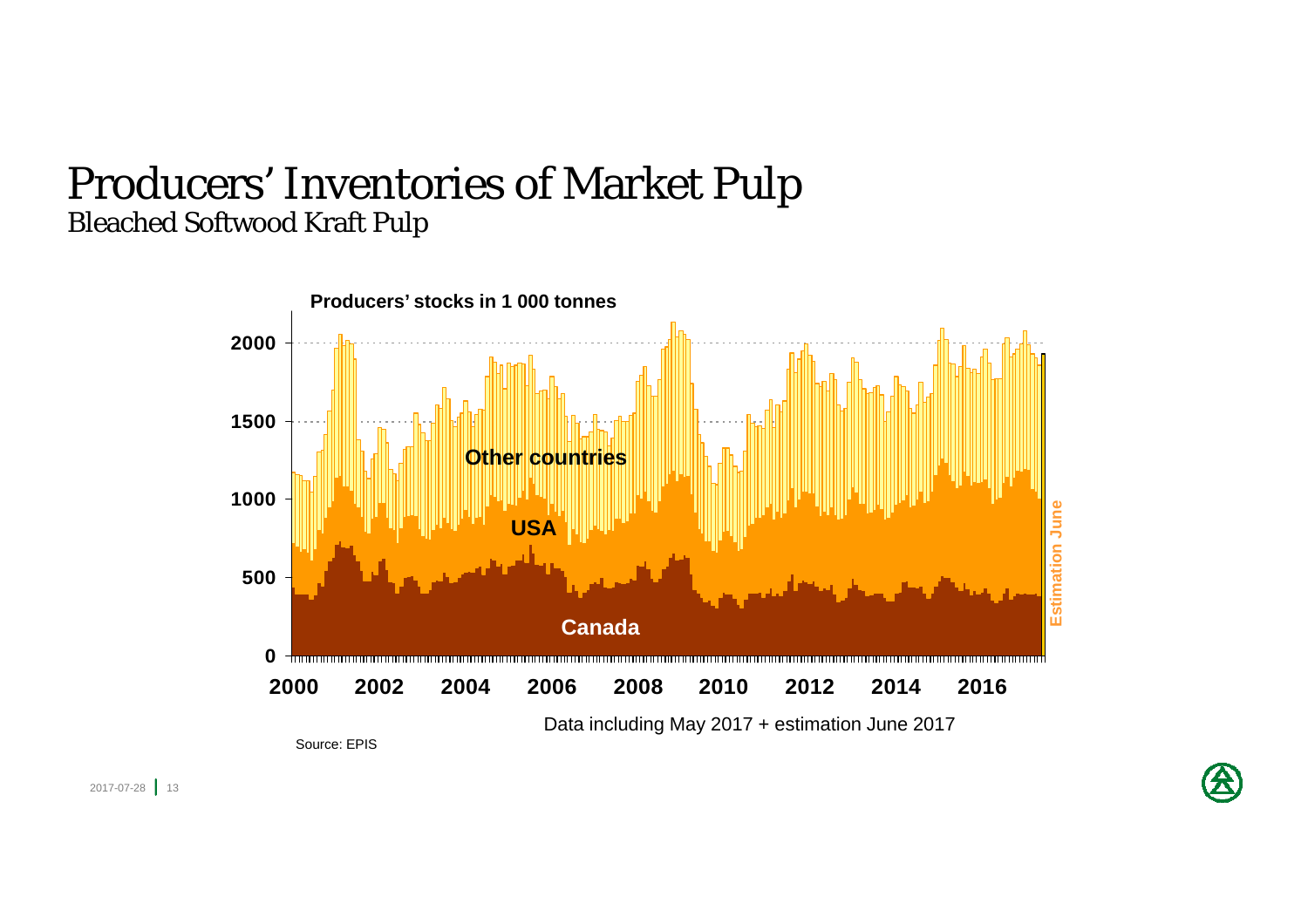## Seasonal changes in the Softwood Kraft Stocks

Monthly changes, based on moving average, last five years Calculation includes May 2017 data



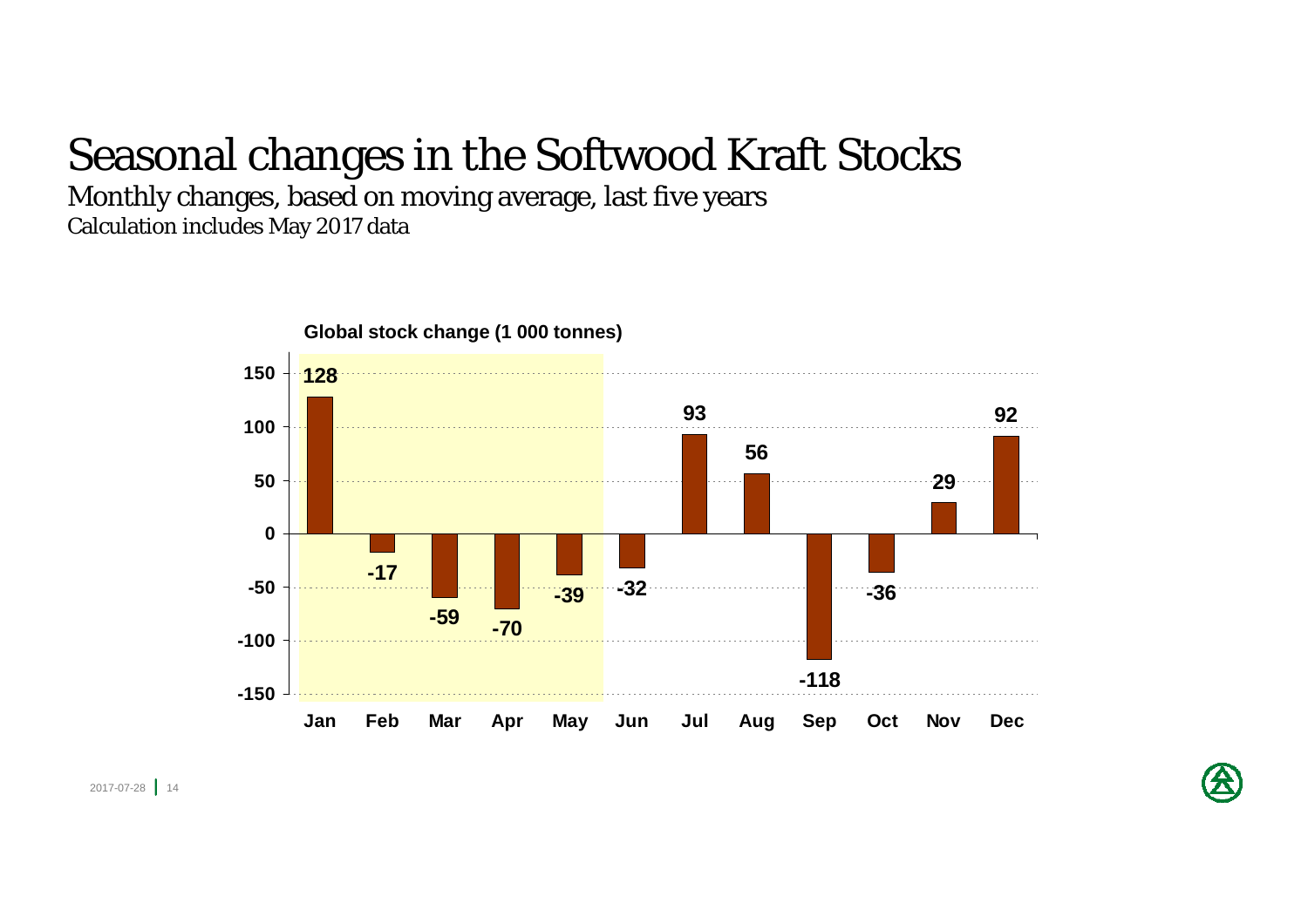### Producers' Inventories of Market Pulp Bleached Hardwood Kraft Pulp



Source: EPIS

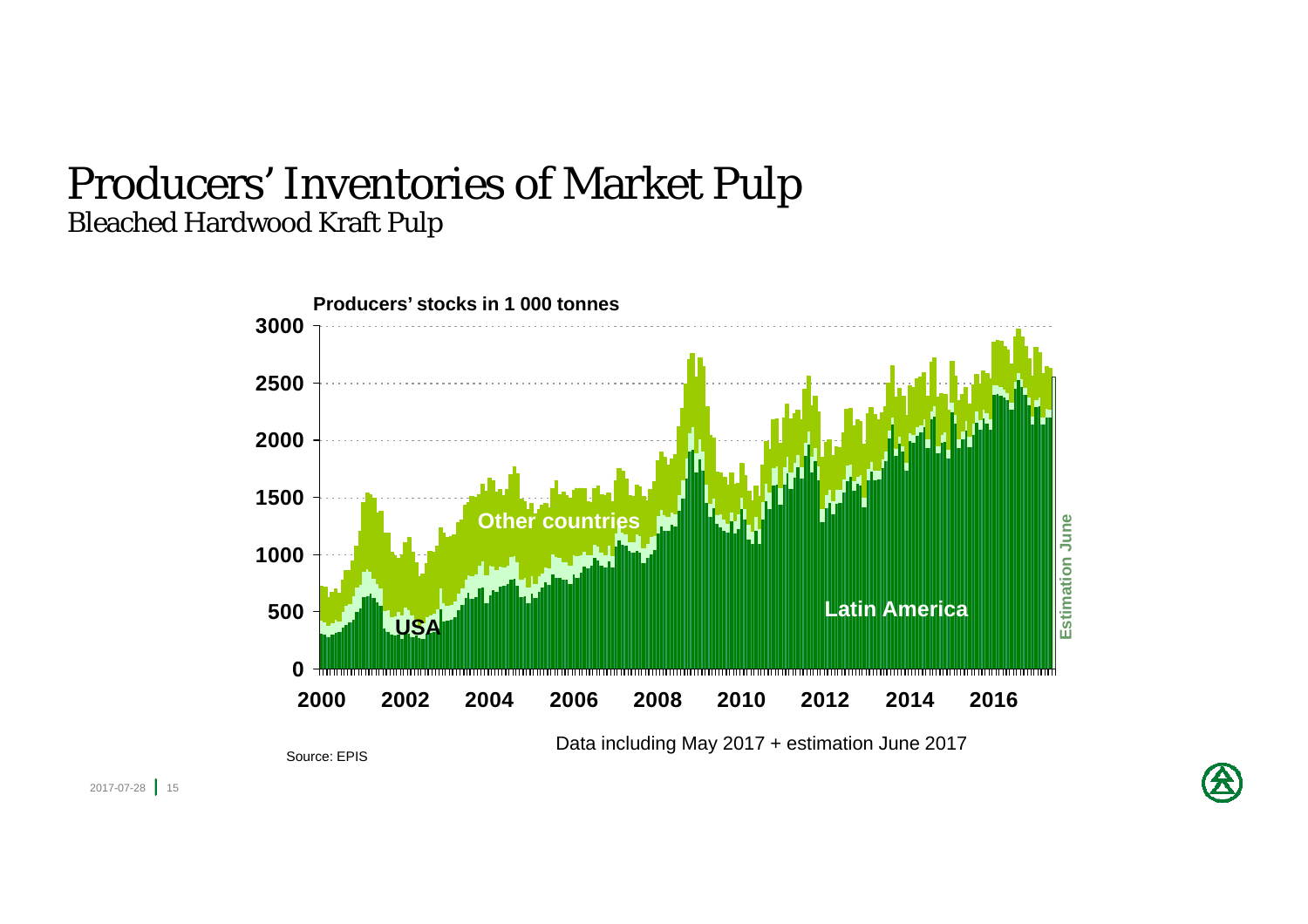## Seasonal changes in the Hardwood Kraft Stocks

Monthly changes, based on moving average, last five years Calculation includes May 2017 data

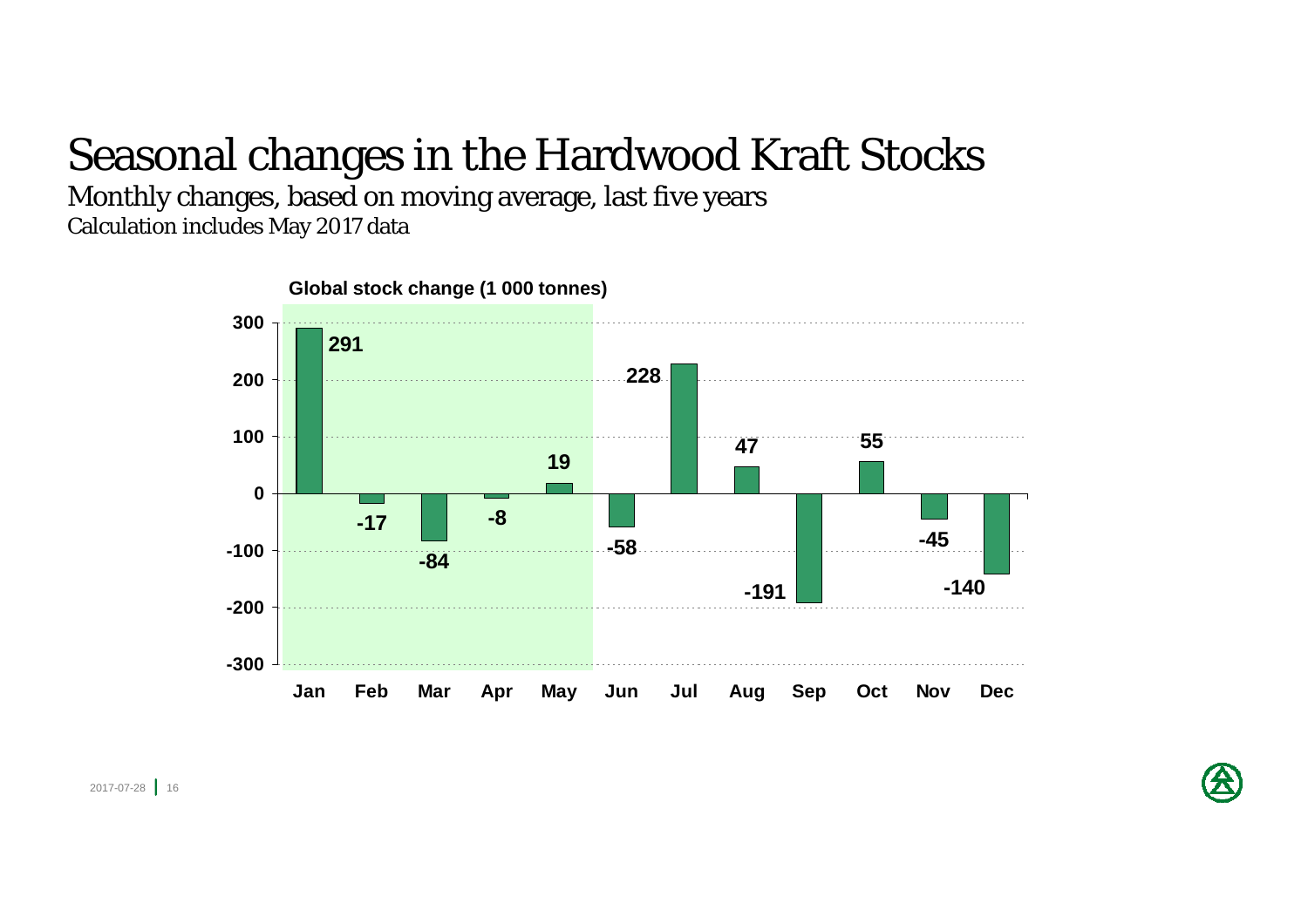### NBSK Price vs Producers' Inventories Bleached Softwood Kraft Pulp

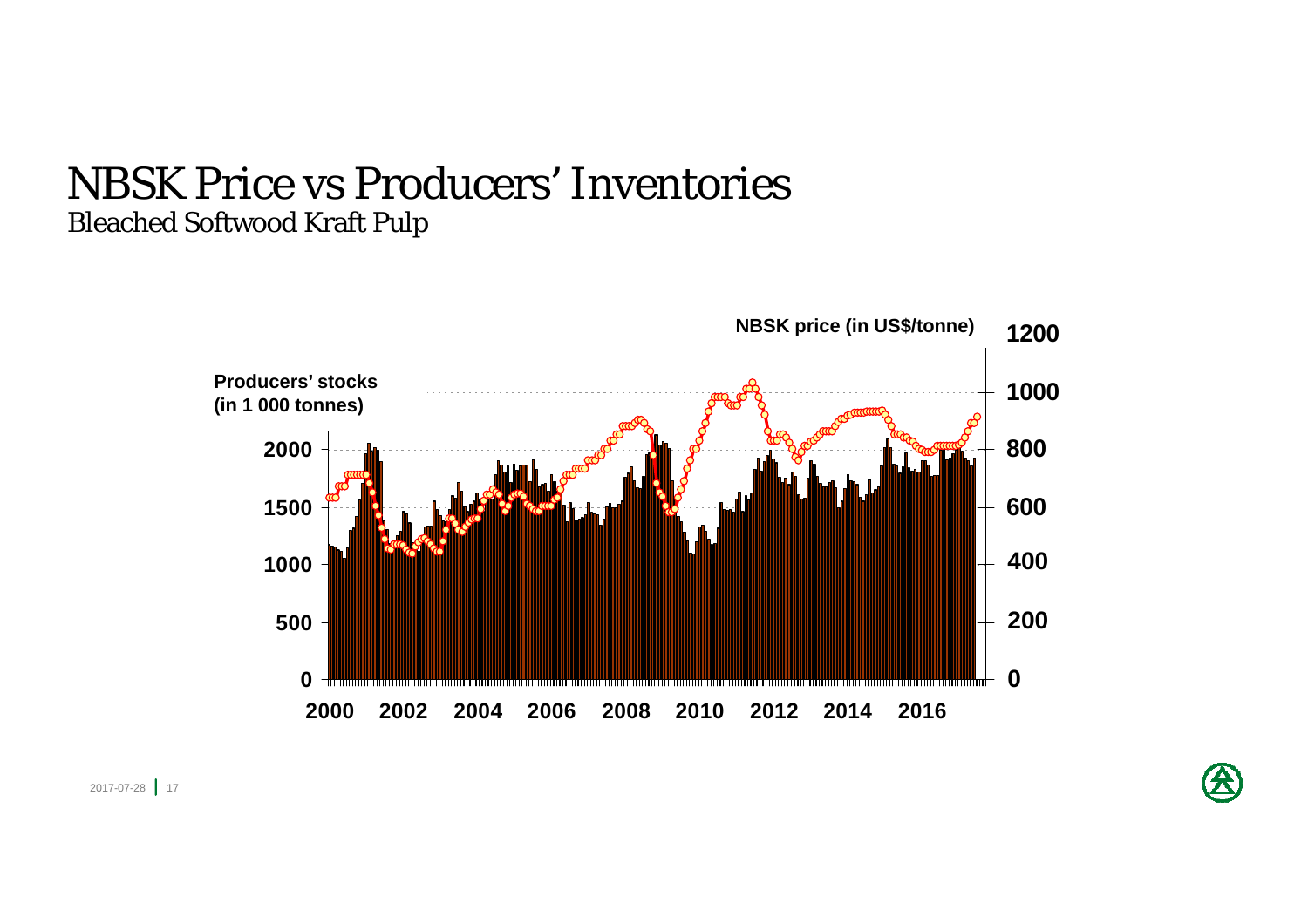#### Total Shipments of Market Pulp Bleached Softwood Kraft Pulp



Data including June 2017

Source: EPIS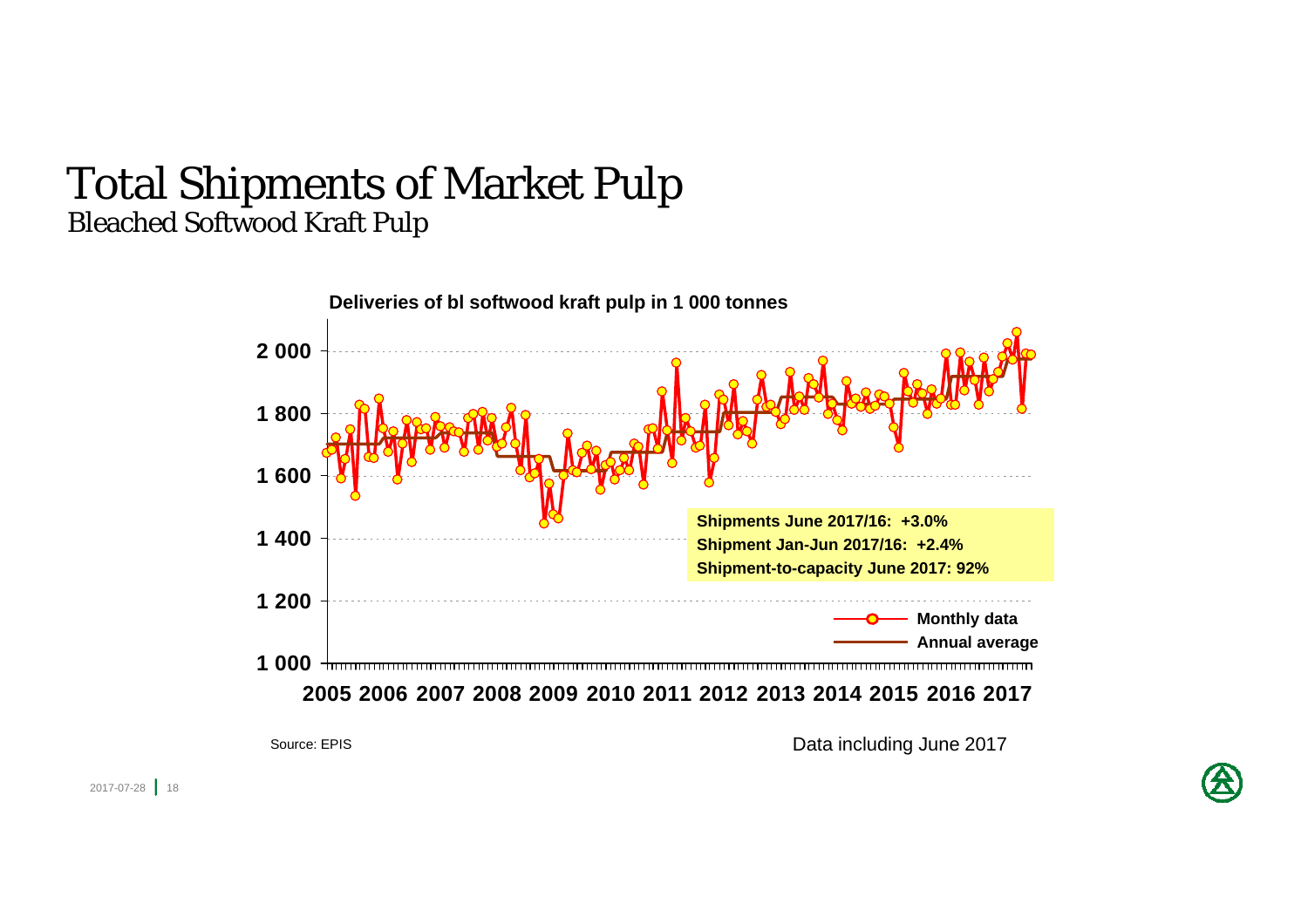## Shipments of Softwood Kraft Pulp to China Bleached Softwood Kraft Pulp

From all suppliers except Russia



Source: EPIS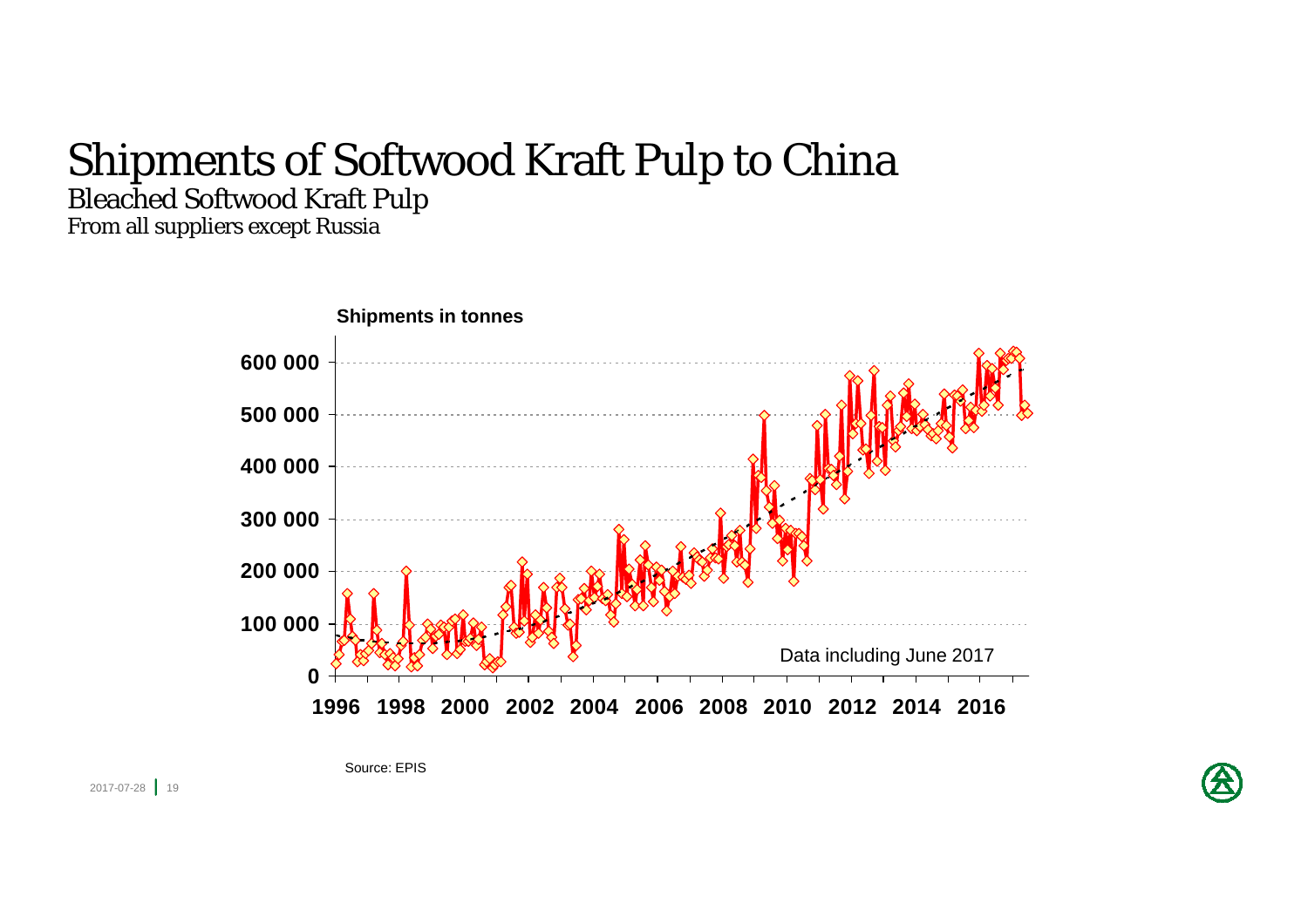### Shipments of Hardwood Kraft Pulp to China Bleached Hardwood Kraft Pulp



Source: EPIS

2017-07-28 <mark>|</mark> 20

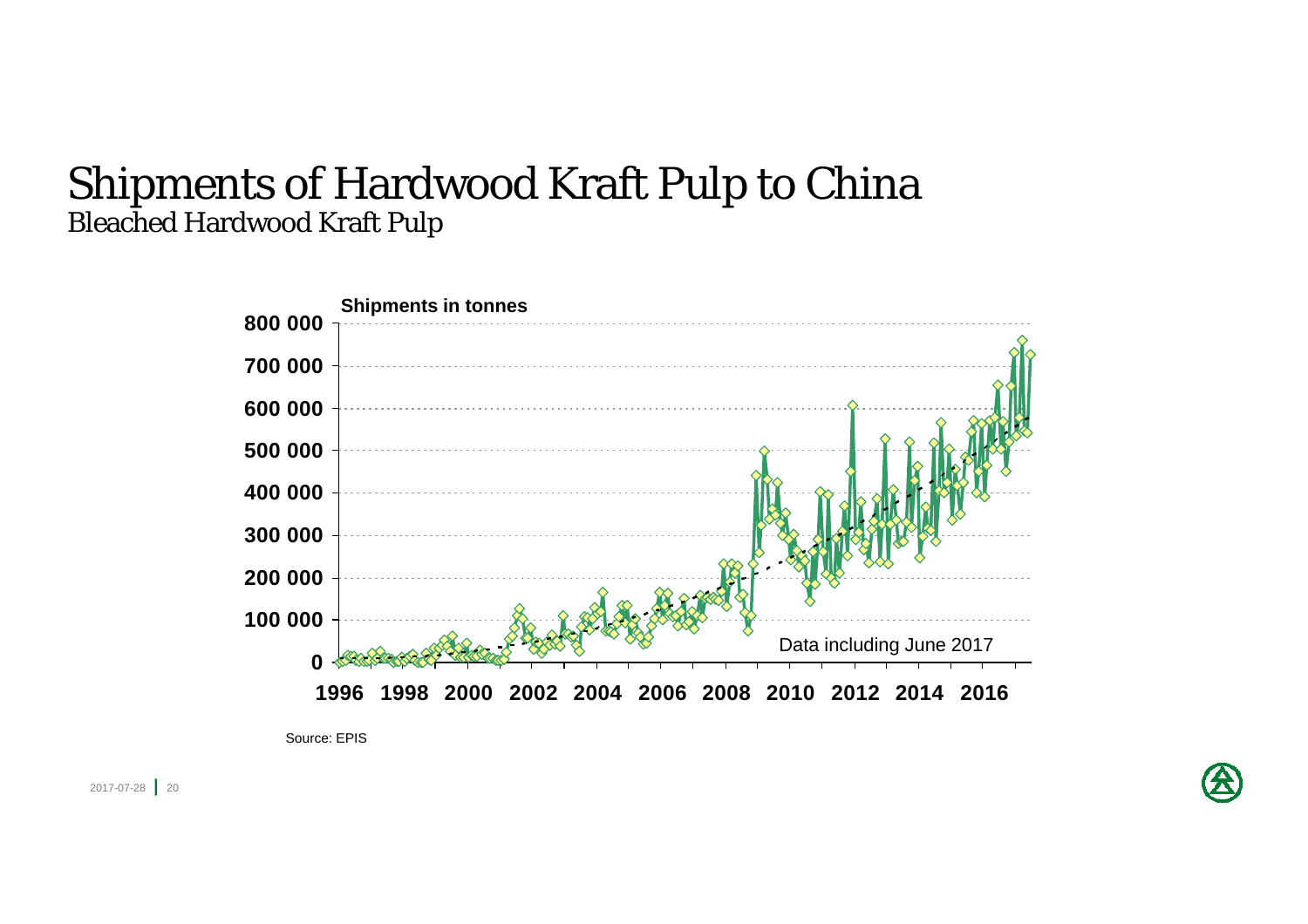#### Total Shipments of Market Pulp Bleached Hardwood Kraft Pulp



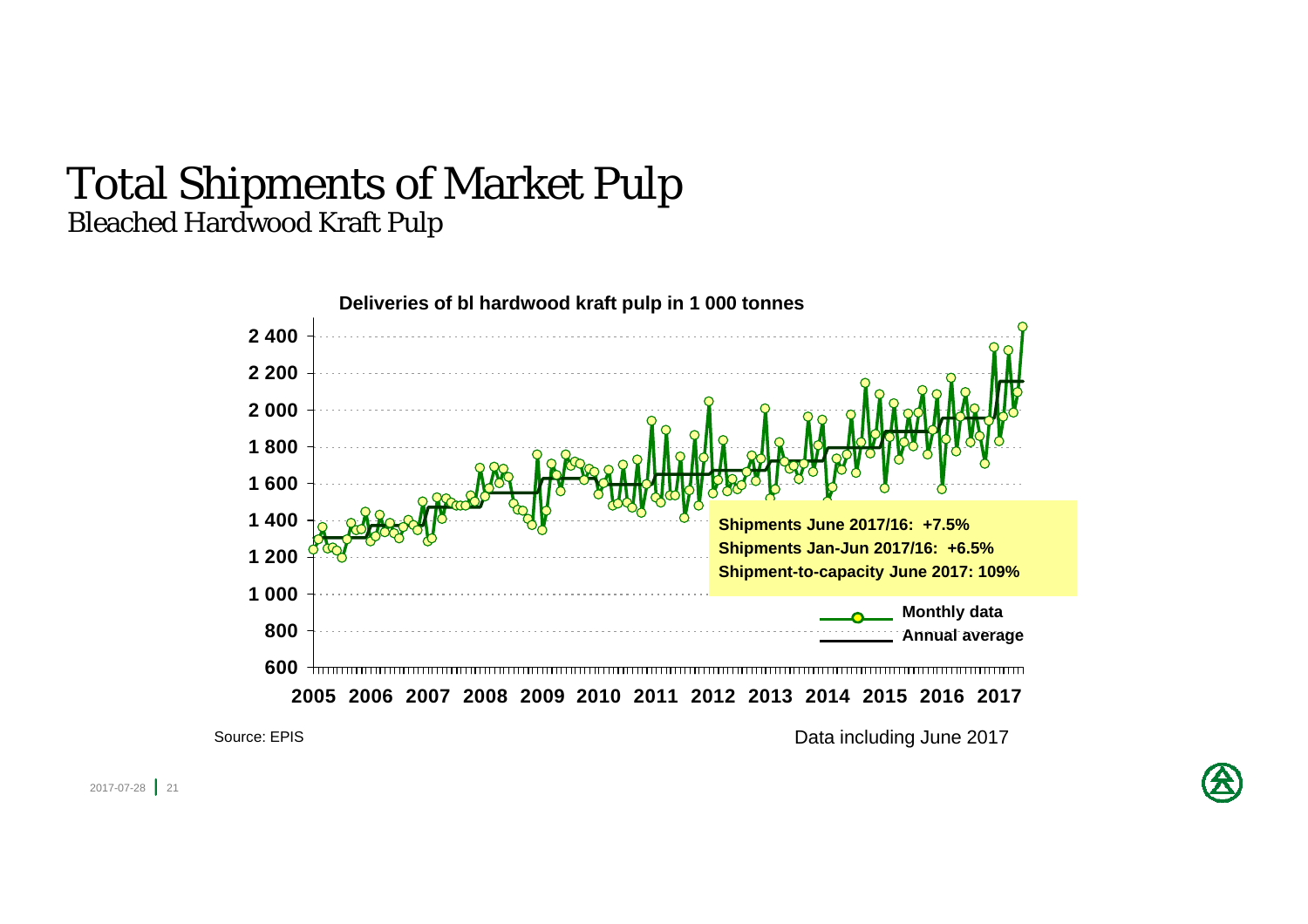# Total Shipments of Market Pulp

Bleached Softwood Kraft Pulp

12 months moving average

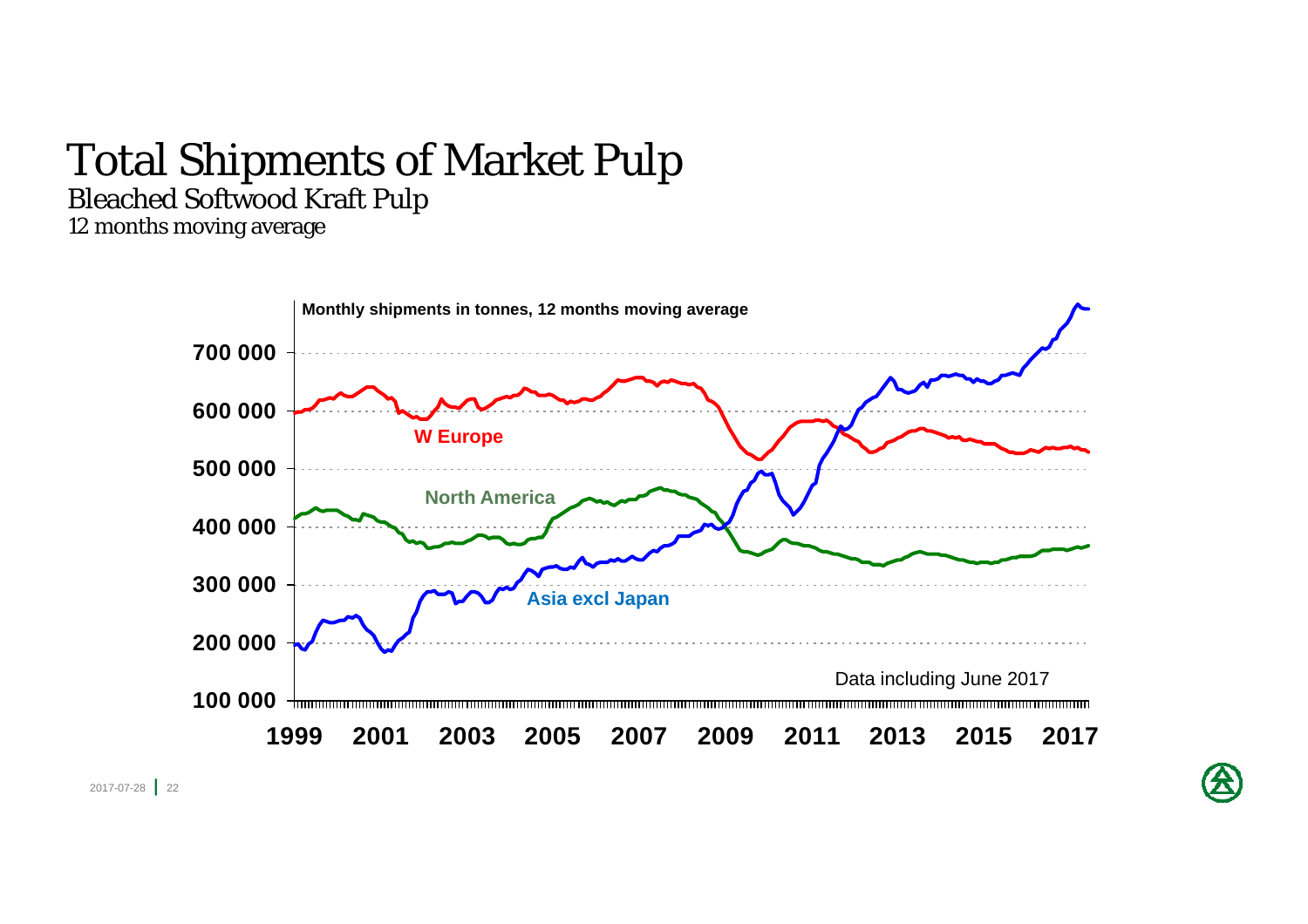# Total Shipments of Market Pulp

#### Bleached Hardwood Kraft Pulp

12 months moving average